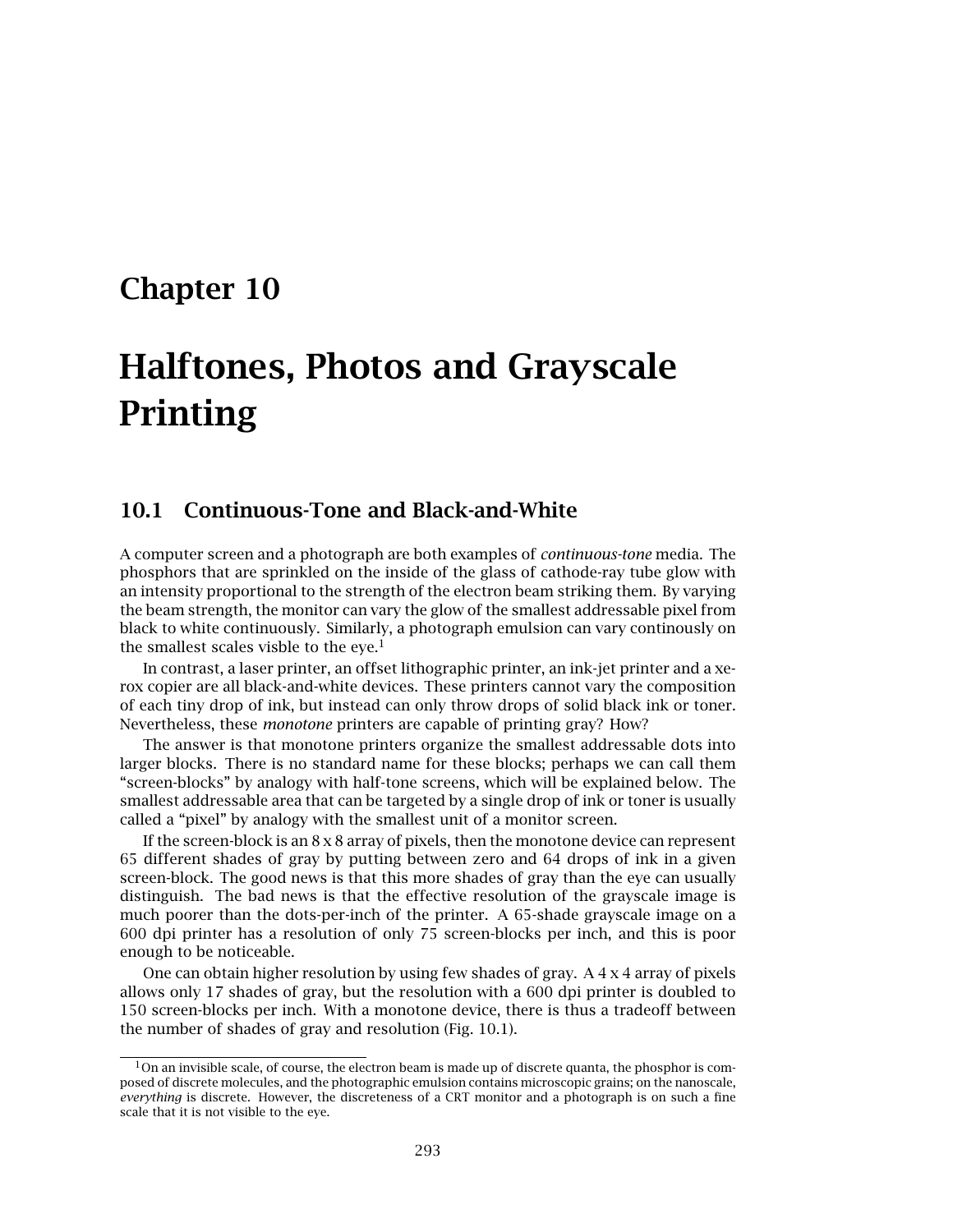#### 10.2 Halftones and Photographs

Many decades ago, a clever technique for transferring continuous-tone photographs to monotone printers was developed: halftone-screening. The name is a misnomer: the result of halftoning is a photolithography plate or an etched printing plate which is monotone. However, just as in modern printers, a halftoned image simulates grayscale by very fine dots which appear various shades of gray when seen from normal viewing distance.

The key idea is diffraction. The earliest screens were lattices of thin, criss-crossing wires, little different from ordinary window screens except that the mesh was finer. When light bounces off a photograph and through the mesh, it is diffracted. The diffraction translates intensity into volume. The diffracted image consists of a pattern of solid-black dots whose area is proportional to the shade of gray falling on that little cell of the screen. When very pale gray falls on a particular screen-block, a tiny black dot appears on the far side of the screen. When little light falls on a cell, a large black shadow appears within that cell. By employing a chemical process that etched away a metal plate where light fell upon it while leaving the black dot untouched, the fine network of variously sized dots in the diffracted image would be left as raised areas on the printing plate.

The philosophy is similar to a modern laser or ink-jet printer: a small area of blackand-white is percieved as a shade of gray whose lightness depends on the rate of blackto-white within the small screen-block. However, the means of achieving this ratio of black-to-white is different. There is only a single black dot within each block of a halftoned image, but the blocks are of variable area; a laser printer lays down a varying number of dots within the screen block, but the dots are all identical in size (Fig. 10.2).

For obvious reasons, the resolution of a halftone image are expressed in lines-perinch or lpi where "line" is simply the spacing between neighboring parallel wires in the screen-mesh. Our 600 dpi laser printer, laying down 65 shades of gray through  $8 \times 8$ arrays of pixels, each array 1/75-th of an inch across, has an effective lpi of 75.

In modern offset lithography, the etched metal plate has been replaced by a film, and the wire-mesh screen has been replaced by a film or sheet of plastic, too. Modern screens have a checkerboard of very fine, slightly diffuse loads imprinted upon them. To get the proper diffraction, the screen film needs to be as close as possible to the photolithography film. The usual technofix is use a vacuum seal so that the screen is literally sucked onto the photolithography film.

There are three types of screens in widespread use (plus additional specialty screens): "square", "elliptical" and "stochastic". The usual screens create a pattern of squarish dots so that the "midtone" pattern — half-black, half-white — looks like a checkerboard with the black squares just touching at the corners. A modern variation staggers and



Figure 10.1: The same pattern printed on a 300 dpi printer using a 75 lpi screen (left) and a 150 lpi screen (right). The lower screen frequency actually gives a much betterlooking picture.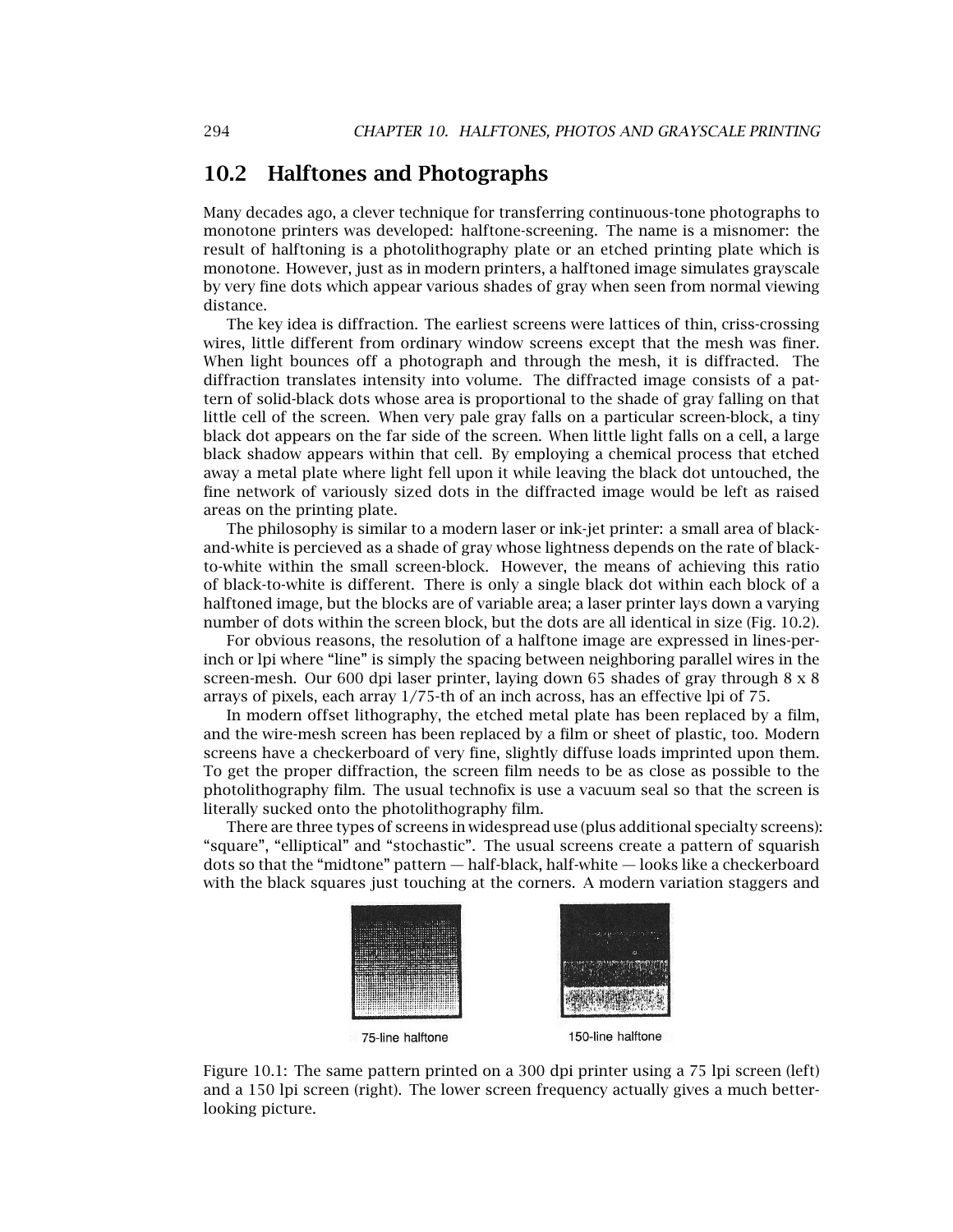angles the squares on the screen to produce a so-called "elliptical" screen. This helps to minimize "dot gain", which will be discussed more below.

When high resolution images needed to be converted to grayscale, software can define the dot pattern. However, the range of patterns can be wider because the computer is not restricted by the need of a mechanical wire-mesh to hold together. The "stochastic" screen lays down a pattern of random dots whose density controls the shade of gray. In contrast to conventional screens, all the dots are the *same size*. "Stochastic" screens are also called "FM" or "frequency-modulation" screens because the frequency of dot deposition varies with the desired shade of gray. Stochastic screens are used for very high quality photographic reproduction. (A 600 dpi scanner can save effectively scan at 600 lpi resolution, far higher than can possibly be printed; the task of the software is to create a *printable* pattern of dots which preserves as much of the scan information as possible.) Because there are no regularly spaced lines is a stochastic screen, the "lines-per-inch" measurement standard does not, strictly speaking, apply. Nevertheless, the effective resolution per block of gray is still much lower than the black-dot-per-inch resolution of the printer. Some limits are inescapable!

Laser printers and ink-jet printers produce identical dots, as noted previously, whereas the dots produced by a physical screen on a photolithography plate are variable in size. Usually, the nonuniform dots of the film screen do a better job of fooling the eye than the uniform dots of the computer printers at the same lpi. This has further motivated the use of stochastic or FM screening when the final output device is a computer printer.

#### **10.3 LPI and Paper**

Newspapers usually employ halftone screens with resolutions of 65 to 85 lpi. Finer screens are useless because newsprint is coarse, absorbent and printed with watery inks. Even if a printer spits a dot of ink only 1/600-th of an inch in diameter at a piece of newsprint, the final printed dot will be much wider because the ink will spread out a fraction before drying on the coarse, textured paper. Printed books and glossy magazines use better paper and screens with 133 to 150 lpi. Most web presses cannot support an lpi higher than 150 because they rotate so rapidly, and the ink must therefore dry so quickly on mechanically-stretched paper, that the minimum drop size is inadequate for higher resolutions.

#### **10.4 Dot Gain**

**Definition 23 (Dot Gain)** *This is a printing defect in which the dots dry at a larger size than specified by the printing plate.*



Figure 10.2: Closeup of output pixels forming a halftone screen-block from a photographic-and-physical-screen halftone (middle) and a laser printer (bottom).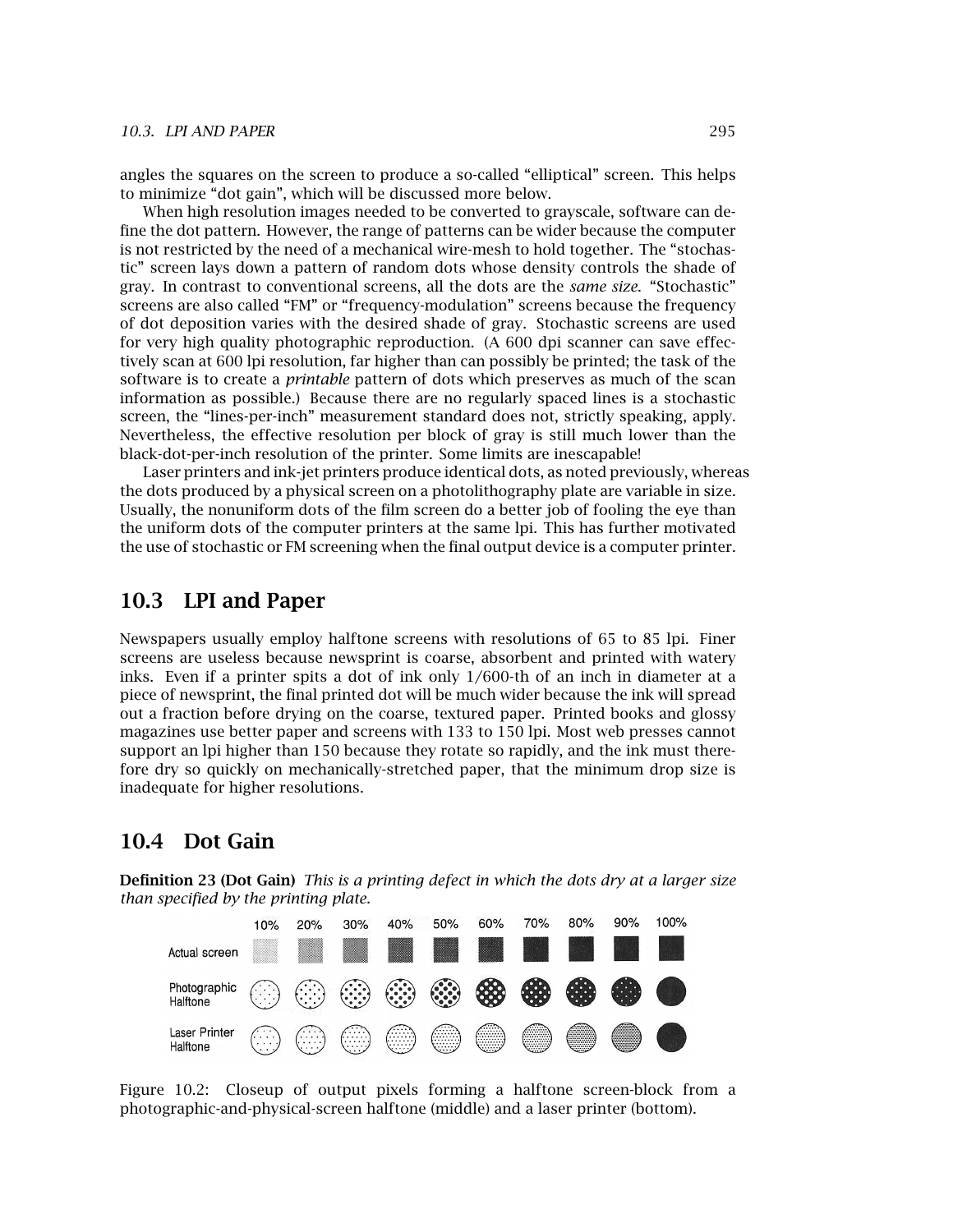Low resolution printers, acqueous inks and porous or textured paper contribute to dot gain. In a web press, the paper is stretched around a drum while being printed, and this mechanical stretching imposes its own limits on the minimum dot size.

Dot gain is a very unpleasant problem for printing halftones because when the dots are larger than intended, the whole printed image is darkened. Dot gain also tends to create noticeable jumps in shade or color.

Elliptical halftone screens and stochastic screens help some. However, the best defence against dot gain is restraint; being greedy for high resolution leads to ugly printed images when the paper or the printer aren't up to the task of printing a halftone that has been created with a very high lpi screen.

#### **10.5 Xeroxing Halftones**

Xeroxes of halftones usually look rather bad. The reason is that it is very uncommon for the little dots of toner to match the size of the dots of the halftone. This leads to "dot gain": the xerox has big dots where the halftone had small ones. A midtone that consisted of 32 tiny dots of black interspersed with 32 dots of white in a given screen-block will appear in the xerox as 32 larger blocks that fill almost the entire screen-block. The result is that the xerox has turned gray into block, and the image is almost unrecognizable.

#### **10.6 Rescreening**

It is usually a very bad idea to try to make a halftone from a halftone. The reason is that the dots of the original halftone are so small that they are probably close to the resolution limits of the scanner, and likely beyond the resolution of a xerox machine. Consequently, some dot gain will occur in the scanned image. When the scan is printed, more dot imperfection will happen because the printer is being asked to reproduce dots near the limits of its resolution.

Suppose, for example, that the scanner records dots which are each 1/300-th of an inch in diameter, and these must be reproduced on a 600 dpi printer. If the scan dots are perfectly aligned with the printer dots, then all is well: the printer can print each scan dot as a 2 x 2 array of ink-jet drops. Only all is not well: the drops of the jet are round, but the scan dots may have been bounded by diamonds or slanting ellipses. In that case, the printed array of four dots will not exactly match the shape of the scan dot, and some distortion of the gray shade will happen.

If the scan dots are not exactly aligned with rows and columns of the array of ink dots, then the printer cannot even come close to matching the scan dot. It is not possible for the printer to lay down a pattern of half-disk plus a full circle plus a half-disk to match a scan-dot that is two ink dots wide, but displaced by half a dot.

The interaction between the spacing of the scan and the spacing of the ink dots can lead to interference patterns which create so-called moiré patterns. These oscillations in shade are due to frequency-aliasing. They were first seen in the shimmering patterns of watered-silk. Because the moiré patterns usually have a spatial frequency that is small compared to that of the printer and scan frequencies — the frequency of the moiré pattern is the *difference* of the printer and scan frequencies — the watered-silk variations in shade are very obvious.

These moiré patterns can be eliminated by "rescreening". A special calculating tool is used to estimate the frequency and angle of the screen used to create the halftone.